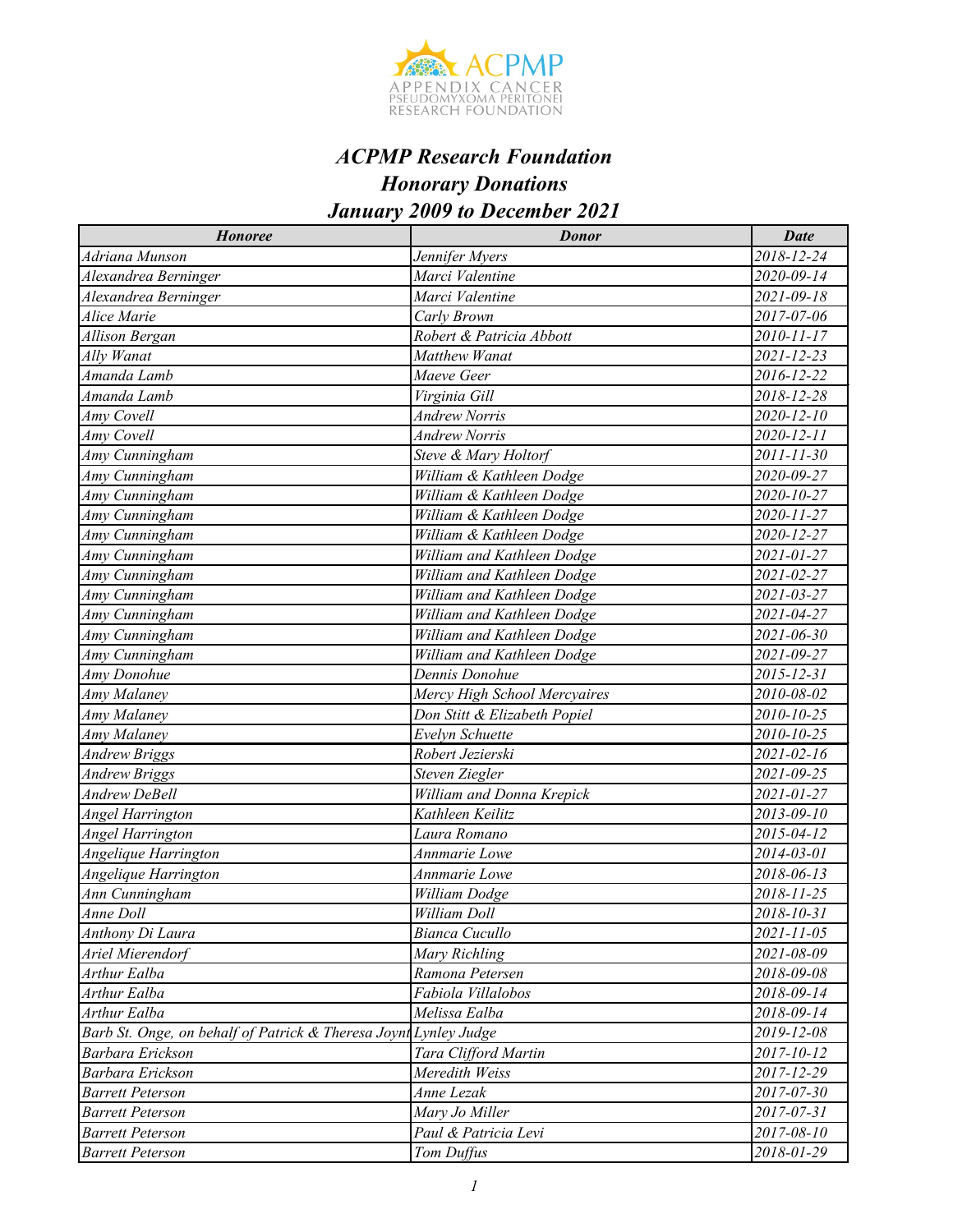

#### *Honoree Donor Date Barrett Peterson Daniel Ryan 2018-02-02 Barrett Peterson Harry Chen 2018-02-02 Barrett Peterson Gregory Sargent 2018-02-08 Barrett Peterson Lucinda McKechnie 2018-02-08 Barrett Peterson Howard & Janice Novak 2018-02-09 Barrett Peterson Shapleigh Smith 2018-02-23 Barrett Peterson Sylvie Plante 2018-02-24 Ben & Katie Schweikert Kathleen Knechtel 2016-06-04 Bill Golay Terri Golay 2014-08-24 Bill McEwen Harriette Parsons 2012-12-17 Bill Snyder Danielle Gavito 2020-11-30 Bill Wise Kristi Marth 2021-05-04 Bill Wise Anthony Pishotti 2021-06-09 Bob Johnson Lee Bates 2021-12-05 Bredon Jones Carolyn Friedlander 2021-03-15 Brendan Morse Dawn Sarno 2016-12-14 Brian Barry Christine Comito 2012-05-31 Brian Hensler Schneider Electric North America Foundation 2021-07-23 Brittny Melvin Timothy Jones 2021-06-17 Caitlin Engel Zach Hetrick 2021-02-24 Carl Baskin Kathryn Baskin 2017-12-31 Carl Moser Lora Morvant 2021-06-16 Carly McAbee Brent Goss 2014-12-24 Carol Koch Steve & Diane Haby 2018-02-27 Carol Koch Kathleen "Colette" VanderMeer 2018-03-20 Caroline Hill Michael Hovick 2021-01-03 Cast and Crew Hollywood School Production Karolyn Lewandowski 2018-01-05 Cathy Gamino Mr and Mrs Stanley Hintze 2019-03-14 CAYLEE DAHL Kathy Prongua 2021-12-31 Chloe Koval Cary & Julie Hagan 2013-01-28 Chloe Koval Douglas & Susan Koval 2013-01-28 Chloe Koval George & Elizabeth Lewis 2013-01-28 Chloe Koval Jennifer Verrill 2013-01-28 Chloe Koval Joanna Marlow 2013-01-28 Chloe Koval John & Diana Lee 2013-01-28 Chloe Koval John & Maria Fitzgerald 2013-01-28 Chloe Koval Laura Kangas 2013-01-28 Chloe Koval Nicholas Purinton & Elizabeth Lewis 2013-01-28 Chris Castner Robert Castner 2017-05-30 Christine Comito Michele McMahon 2012-09-05 Christine Comito Michele McMahon 2014-10-10 Christine Comito Maureen Barry 2014-11-13 Christine Comito Maureen Barry 2015-06-17 Christopher Manheim Rick Manheim 2021-08-22 Chuck Gormley Washington Capitals Fan Club Ltd. 2014-11-19*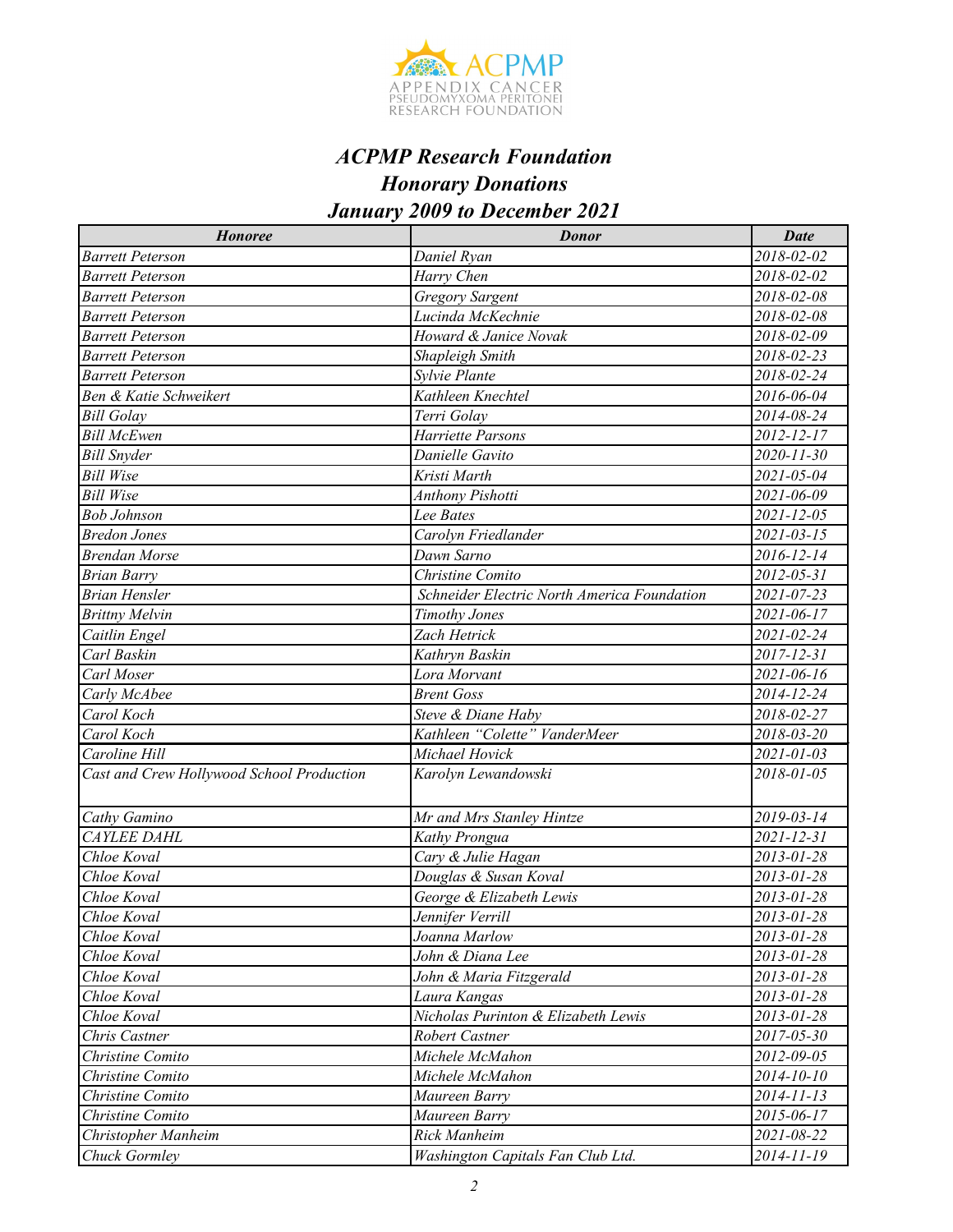

| <b>Honoree</b>       | <b>Donor</b>                                 | <b>Date</b> |
|----------------------|----------------------------------------------|-------------|
| Connie Melone        | Joe & Sheryl Feminis                         | 2018-11-10  |
| Corinne Lewandowski  | Aaron & Suzanne Vandervelde                  | 2010-07-23  |
| Corky Nash           | Carol Bush                                   | 2021-08-05  |
| Cynthia DiGeronimo   | Mark & Christi Tripodi                       | 2010-12-23  |
| Dan Kugler           | Gretchen Sauer                               | 2017-02-01  |
| Dan Moore            | Catherine Moore                              | 2020-12-01  |
| Dana Harold          | Sherri Newman                                | 9/8/2019    |
| Dana M. Harold       | Mark Sawatzki                                | 9/15/2019   |
| David & Irene McGinn | Christine McGinn                             | 2016-12-25  |
| David McGinn         | Christine McGinn                             | 2017-03-08  |
| David Wenegar        | Connie & Warren Ruch                         | 2021-08-25  |
| Debbie Chase         | Tiffany Knapik                               | 2020-12-01  |
| Debbie Strzepek      | Nina Johnston                                | 2021-06-15  |
| Debby Strzepek       | Pat Allinson                                 | 2021-06-18  |
| Debra Hagen          | Nancy Robinson                               | 2017-09-19  |
| Dede Smith Hermon    | Carter & Jeanne Mills                        | 2017-12-04  |
| Dede Smith Hermon    | Craig & Kathleen Smith                       | 2017-12-04  |
| Denise Greenwood     | Randi Oisher                                 | 2021-09-17  |
| Dennis Heimback      | Jeff Thau                                    | 2017-03-23  |
| Diana Greene         | Clare Greene                                 | 2012-12-10  |
| Diane Ison           | Patti Germaine, Linda Phipps, Kathy          | 2014-07-20  |
|                      | Cox, Dan Sullivan, Carol Megna, Susan Miller |             |
| Diane Mroczek        | Loretta Lipari                               | 2016-02-16  |
| Doug Selmont         | <b>Guy Russo</b>                             | 2010-09-19  |
| Doug Selmont         | Allison Bergan & Gabriel Russo               | 2010-10-07  |
| Doug Selmont         | J. Wendy Neill                               | 2010-10-07  |
| Doug Selmont         | Patricia Russo                               | 2010-10-07  |
| Doug Selmont         | Mary Demetrius                               | 2010-10-27  |
| Doug Selmont         | Patricia Marre                               | 2011-12-05  |
| Doug Selmont         | Maura Porto                                  | 2012-10-21  |
| Doug Selmont         | Jay Weintraub                                | 2013-10-13  |
| Douglas Selmont      | Len & Meryl Farber                           | 2010-04-07  |
| Douglas Selmont      | Jay Weintraub                                | 2010-04-10  |
| Douglas Selmont      | Patricia Rohan                               | 2010-04-10  |
| Douglas Selmont      | Hector & Gloria Greenaway                    | 2010-04-11  |
| Douglas Selmont      | George Chew & Marilyn Yee                    | 2010-04-12  |
| Douglas Selmont      | Lauren Farber                                | 2010-04-13  |
| Douglas Selmont      | Emmy Liu                                     | 2010-04-25  |
| Douglas Selmont      | <b>Beatriz Taveras</b>                       | 2010-05-17  |
| Dr. Paul Sugarbaker  | Joanne Fraser                                | 2016-12-28  |
| Dutch Culbertson     | Joseph Miller                                | 2020-12-03  |
| Elena Machado        | Ron Steinfeld                                | 2017-12-22  |
| Ellen and Eric Lin   | Michael and Jolean Wilcox                    | 2020-01-20  |
| Ellen Cheney         | Jacqueline Sweet                             | 2018-08-02  |
| Ellen Lin            | Christine Surguy                             | 2017-09-02  |
| Ellen Lin            | Jonathan Hazen                               | 2017-09-02  |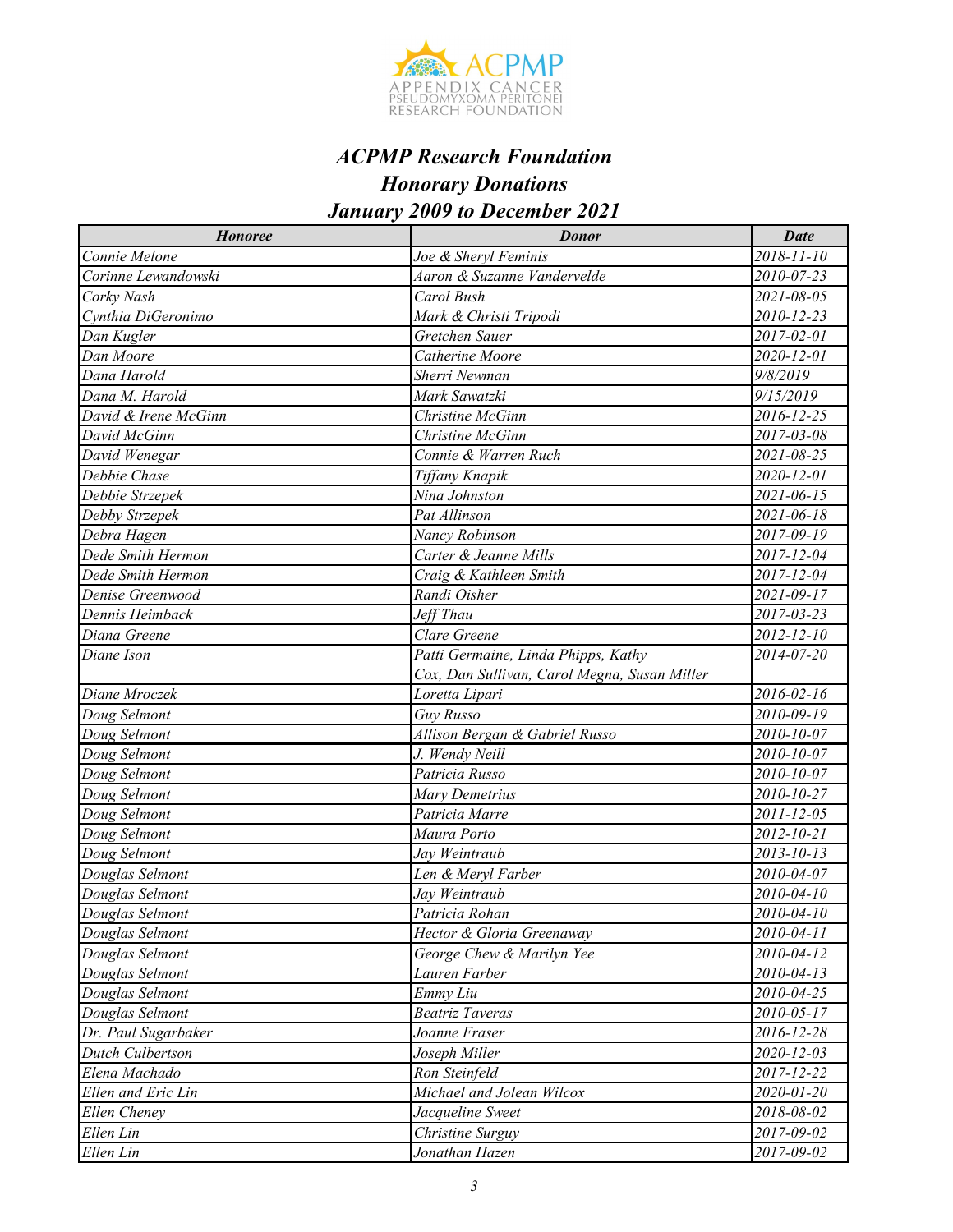

| <b>Honoree</b>                       | <b>Donor</b>                      | <b>Date</b>      |
|--------------------------------------|-----------------------------------|------------------|
| Emil Makkar                          | Tanya Baldassi                    | 2021-02-27       |
| Emil Makkar                          | Catherine Mehta                   | 2021-02-28       |
| Eric Anderson                        | Edmund Wooldridge                 | 2016-12-17       |
| F Maletta                            | Shanna Meehan                     | 2019-12-11       |
| Fran Lane                            | <b>Bill &amp; Margaret Bellew</b> | 2014-05-30       |
| Fran Lane                            | Kate Norton                       | 2015-06-06       |
| Gail Arakelian                       | Patricia Arakelian                | 2011-12-24       |
| Gail Arakelian                       | Diane Campanello                  | 2012-01-05       |
| Gail Arakelian                       | Angela Wright                     | 2012-01-09       |
| Gail Arakelian                       | Lou Rattacasa                     | $2012 - 01 - 13$ |
| George Haskin                        | Kevin Corvin                      | 2016-12-03       |
| George Haskin                        | Rosemary Thompson                 | 2018-08-05       |
| George Haskin, Jr.                   | Margaret Colin                    | 2018-07-08       |
| Gloria Delle Cese                    | Ted Vorburger                     | 2018-12-16       |
| Gloria Ortwerth                      | Merilee Worsey                    | 2017-12-02       |
| Gloria Ortwerth                      | Mary Genovese                     | 2017-12-23       |
| Gloria Ortwerth                      | Joseph Ognibene                   | 2018-11-14       |
| <b>Heather Bowers</b>                | Stacy VanDuivendyk                | 2019-12-28       |
| Heather Morgan                       | Vicki Morgan                      | 2020-12-01       |
| Heather Morgan                       | Karen Soons                       | 2020-12-02       |
| Heather Morgan                       | <b>Susan Hughes</b>               | 2020-12-02       |
| Heather Morgan                       | Teri Zeigler                      | 2020-12-16       |
| Jack Bowers                          | Linda Rosenstock                  | 2014-08-24       |
| Jack Bowers                          | Ilene Goldmeier                   | 2014-09-03       |
| Jack Vonklar                         | Kara Mignosa                      | 2017-08-09       |
| Jacob Hall                           | Elisabeth Hall                    | 2016-02-15       |
| James C. Wilburn                     | Jillian McKenzie                  | 2014-02-28       |
| James Richter                        | Aaron & Ronda Alston              | 2018-09-28       |
| Jay Branson                          | Jerry and Carol Brauneis          | 2019-12-09       |
| Jeanne Null                          | John & Patricia Null              | 2021-09-22       |
| Jed Todd                             | Dawn Taylor                       | 2021-06-09       |
| Jeff Mullis                          | Rhonda Mullis                     | 2011-04-12       |
| Jeff Mullis                          | Elizabeth Rice                    | 2011-05-20       |
| Jennifer Bernal                      | Laurinda Ammerman                 | 2017-11-28       |
| Jeremy and Sharette Kitzhaber        | Heidi Leben                       | 2019-07-02       |
| Jerry & Karolyn Lewandowski          | Grace Laba                        | 2010-03-30       |
| Jerry, Karolyn & Corinne Lewandowski | John & Mary Blumer                | 2010-12-14       |
| Jerry Lewandowski                    | Bernie & Kathy Spaunhorst         | 2009-01-01       |
| Jerry Lewandowski                    | <b>Bonney Dugan</b>               | 2009-03-22       |
| Jerry Lewandowski                    | Elizabeth Lawless                 | $2009 - 05 - 13$ |
| Jerry Lewandowski                    | Edmond & Renee DiGiorgio          | 2009-07-13       |
| Jerry Lewandowski                    | Ronald & Phyllis Douglas          | 2009-07-13       |
| Jerry Lewandowski                    | Danielle Lewandowski              | 2009-08-08       |
| Jerry Lewandowski                    | Carroll & Doris Blumer            | 2009-10-08       |
| Jerry Lewandowski                    | Susan Reisinger                   | 2009-10-11       |
| Jerry Lewandowski                    | Malynda Madzel                    | 2009-10-26       |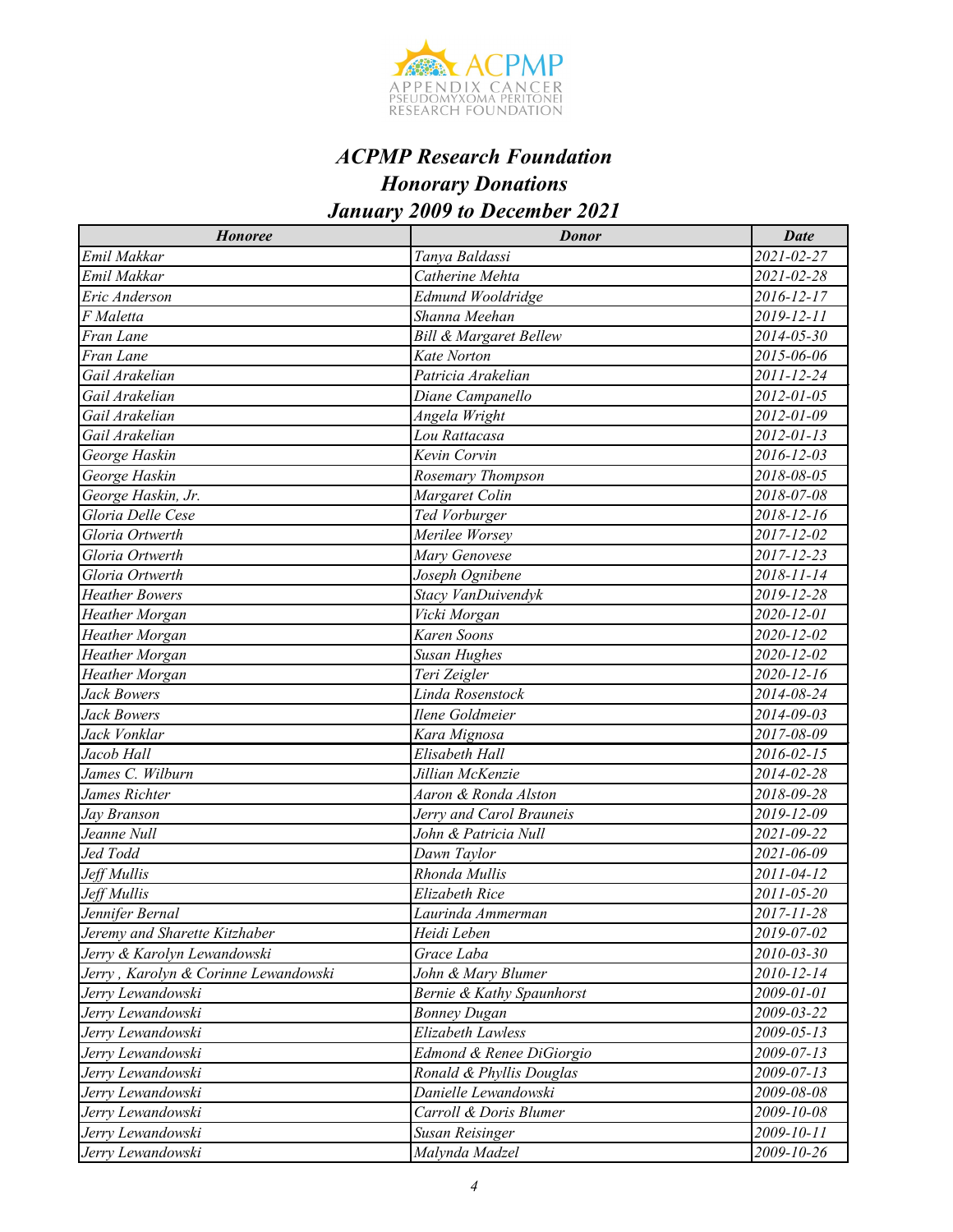

| <b>Honoree</b>        | <b>Donor</b>                | <b>Date</b> |
|-----------------------|-----------------------------|-------------|
| Jerry Lewandowski     | Diane Williams              | 2009-11-21  |
| Jerry Lewandowski     | John & Liz Blumer           | 2009-12-07  |
| Jerry Lewandowski     | John & Liz Blumer           | 2009-12-12  |
| Jerry Lewandowski     | Joan Ehmann                 | 2010-01-21  |
| Jerry Lewandowski     | Diane Patton                | 2012-05-15  |
| Jerry Lewandowski     | Danielle Lewandowski        | 2015-02-28  |
| Jerry Lewandowski     | Christine Kerkman           | 2015-06-16  |
| Jerry Lewandowski     | Carole Lewandowski          | 2016-06-05  |
| Jerry Lewandowski     | <b>Bernie Kowalchyk</b>     | 2017-06-13  |
| Jerry Lewandowski     | Joan Ehmann                 | 2017-06-15  |
| Jerry Lewandowski     | Carole Lewandowski          | 2017-12-08  |
| Jerry Lewandowski     | Arthur Fergenson            | 2017-12-20  |
| Jerry Lewandowski     | Thomas Lewandowski          | 2017-12-26  |
| Jerry Lewandowski     | Catherine Chrismer          | 2018-11-30  |
| Jerry Lewandowski     | Susan Hand                  | 2018-12-12  |
| Jerry Lewandowski     | Frances Spaeder             | 2018-12-18  |
| Jerry Lewandowski     | Karolyn Lewandowski         | 2018-12-28  |
| Jess & Connie Schload | David Pignolet              | 2021-08-25  |
| Jess & Connie Schload | David Pignolet              | 2021-08-25  |
| Jill Peacock          | Linda Preston               | 2018-10-29  |
| Jim McGrath           | Kathryn Birnbaum            | 2016-12-06  |
| Joan Videen           | Shiva Motamedi              | 2016-12-02  |
| Joe Kahler            | <b>Stephen Ruffing</b>      | 2013-09-20  |
| Joe Kahler            | Cory & Rebecca Larsen       | 2013-09-22  |
| Joe Kahler            | Sherrie Kahler              | 2013-11-14  |
| Joe Kahler            | Medtronic Foundation        | 2013-11-20  |
| Joel Gonzalez         | Sandra Villanueva           | 2018-11-28  |
| John Kurtz            | Thomas Andel                | 2009-12-03  |
| John Kurtz            | Thomas & Caroline Kurtz     | 2009-12-10  |
| John Kurtz            | Dale Zurowski & Dale Herman | 2009-12-18  |
| John Kurtz            | Francis & Margaret Cachat   | 2009-12-18  |
| John Kurtz            | Jack & Nancy Kuthan         | 2009-12-18  |
| John Kurtz            | James Vargo                 | 2009-12-18  |
| John Kurtz            | John Ziss, Jr.              | 2009-12-18  |
| John Kurtz            | Megan McPherson             | 2009-12-18  |
| John Kurtz            | Neil & Cathy Fox            | 2009-12-18  |
| John Kurtz            | Robert & Cynthia DiGeronimo | 2009-12-18  |
| John Kurtz            | Robert & Lonnalee Greczanik | 2009-12-18  |
| John Kurtz            | Stanley & Evelyn Skoczen    | 2009-12-18  |
| John Kurtz            | Stanley & Linda Skoczen     | 2009-12-18  |
| John Kurtz            | Timothy & Nichole Lee       | 2009-12-18  |
| John Kurtz            | <b>Thomas Boutall</b>       | 2009-12-22  |
| John Kurtz            | Willard & Lucille Lee       | 2009-12-24  |
| John Kurtz            | Vic & Tammy Cotto           | 2009-12-28  |
| John Null             | Tracy Null                  | 2011-10-28  |
| John Null             | Lora Rothe                  | 2011-11-01  |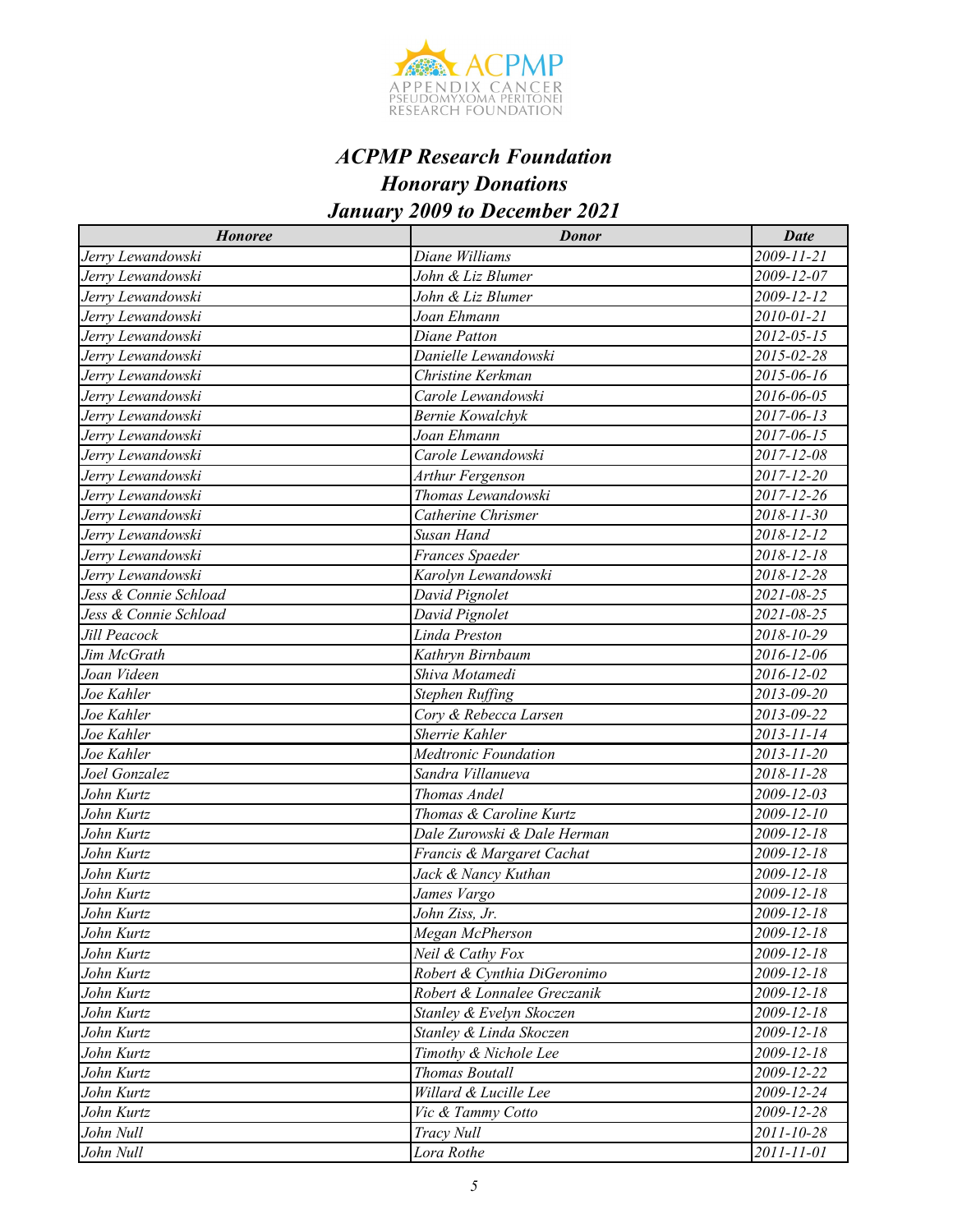

# *ACPMP Research Foundation*

*Honorary Donations*

## *January 2009 to December 2021*

| <b>Honoree</b>              | <b>Donor</b>                 | <b>Date</b>      |
|-----------------------------|------------------------------|------------------|
| John Null                   | Randy Langlois               | 2011-11-01       |
| John Null                   | Mark Bado                    | 2011-11-04       |
| John Null                   | Jeff Null                    | 2011-11-30       |
| John Potts                  | Lisa McNelis                 | 2020-10-12       |
| John W. Ziss, Jr.           | Alberta Metzger              | 2012-10-22       |
| John W. Ziss, Jr.           | Susan Harris                 | 2012-10-22       |
| John W. Ziss, Jr.           | Susan Harris                 | 2013-10-22       |
| John W. Ziss, Jr.           | James & Susan Harris         | 2014-10-22       |
| John Wyers                  | Brenda Bullard               | 2017-06-18       |
| John Wyers                  | <b>Shore Line Striping</b>   | 2017-06-26       |
| Jon Loffi                   | Kent Sampson                 | 2019-08-06       |
| Judy Greathouse             | Joan Roney                   | 2016-02-06       |
| Judy Greathouse             | Richard & Frances Lohman     | 2017-05-11       |
| Judy Greathouse             | Linda Lohman                 | 2017-07-14       |
| Julia Kearney               | <b>Hannah Roberts</b>        | 2020-12-02       |
| Julia Rouse                 | <b>Bill and Patti Rouse</b>  | 2021-03-11       |
| Julia Rouse                 | Lauren Kennedy               | $2021 - 10 - 16$ |
| Julie Fjeld                 | Mary Candace McCloskey       | 2011-12-13       |
| Julie Fjeld                 | David Peck                   | 2012-02-06       |
| Julie Fjeld                 | <b>Scott Bronson</b>         | 2012-06-01       |
| Julie Fjeld                 | Angela Van De Walker         | 2012-06-02       |
| Julie Fjeld                 | David & Vicki Peck           | 2015-01-09       |
| Julie Fjeld                 | Karen Redeen                 | 2016-10-19       |
| Julie Fleld                 | David & Vicki Peck           | 2015-12-26       |
| Julie Lindstedt             | Nancy Stahl                  | $2021 - 11 - 30$ |
| Julie Widmer                | Jan Callaghan                | 2015-06-19       |
| Julie Wright                | Jason Singer                 | 2018-12-29       |
| Julie Zarate                | Margaret Papapetrou          | 2018-12-25       |
| Karen Dvorsky               | Mary Beth Atwood             | 2018-12-24       |
| Karen Dvorsky               | Debra Eggleston              | 2018-12-28       |
| Karolyn & Jerry Lewandowski | Frances Spaeder              | 2021-07-29       |
| Karolyn & Jerry Lewandowski | Thomas Lewandowski           | 2021-09-30       |
| Karolyn & Jerry Lewandowski | Kristin Blumer               | 2021-11-30       |
| Karolyn & Jerry Lewandowski | <b>Beth Dignan Blumer</b>    | 2021-11-30       |
| Karolyn & Jerry Lewandowski | Karolyn & Gerald Lewandowski | 2021-12-02       |
| Karolyn & Jerry Lewandowski | Thomas Lewandowski           | 2021-12-22       |
| Karolyn Lewandowski         | Kristin Blumer               | 2014-08-17       |
| Katherine Bell              | Sue Bell                     | 2021-02-28       |
| Kathleen Marie Buskirk      | David Buskirk                | 2020-09-19       |
| Kathleen Schliemann         | Ron Rodericks                | 2011-08-12       |
| Kathleen Schliemann         | Kevin Wirth                  | 2011-08-17       |
| Kathleen Schliemann         | Cindy Ostroff                | 2011-08-18       |
| Kathleen Schliemann         | Peter Schliemann             | 2011-08-18       |
| Kathleen Schliemann         | Janet Lee                    | 2011-08-19       |
| Kathleen Schliemann         | Janet Lee                    | 2011-09-06       |
| Kathleen Schliemann         | Kurt &Mary Schliemann        | 2011-09-22       |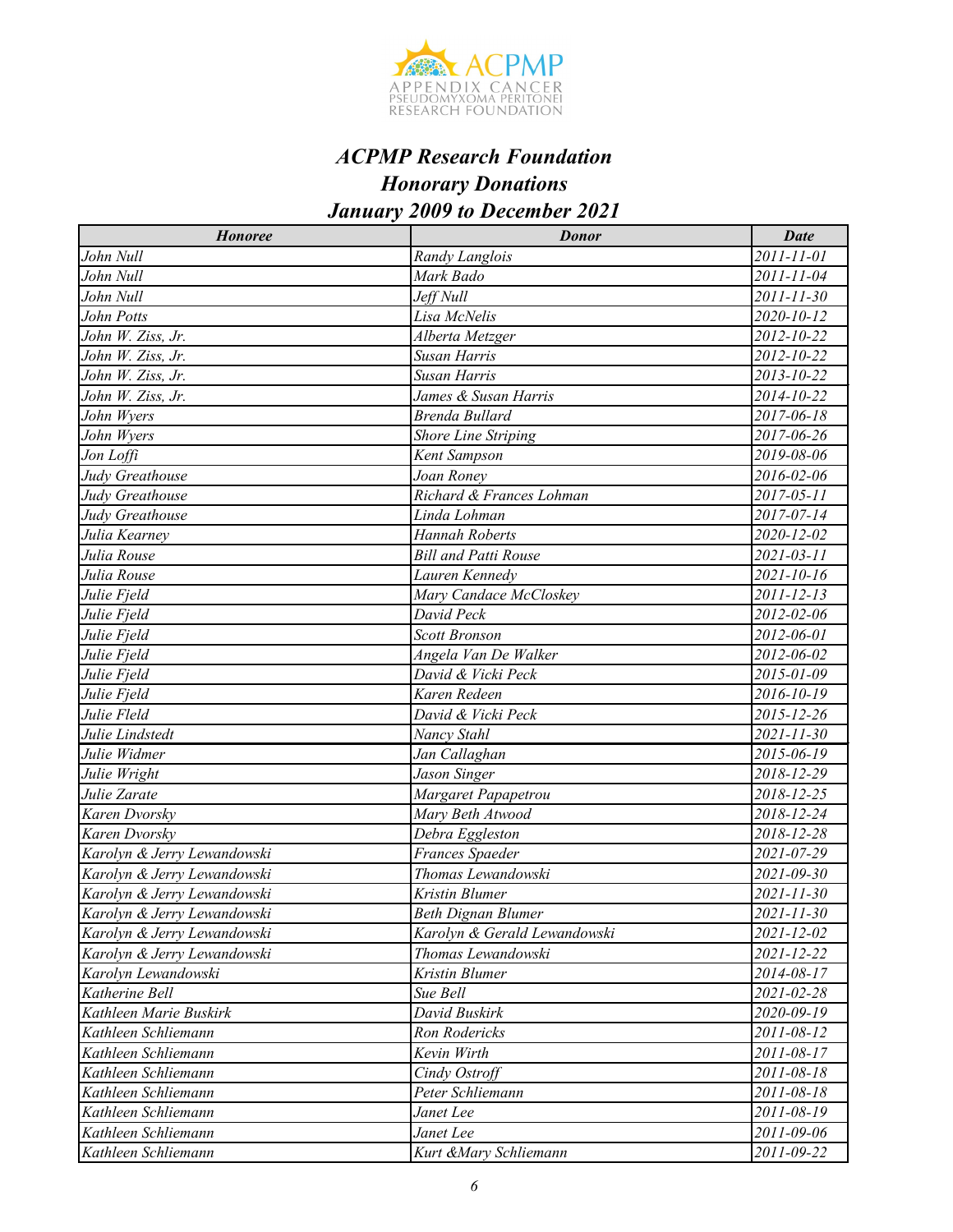

| <b>Honoree</b>                      | <b>Donor</b>                   | Date       |
|-------------------------------------|--------------------------------|------------|
| Kathleen Schliemann                 | Peter & Cindy Schliemann       | 2012-03-09 |
| Kayce Moore-Woods                   | Sarah McKenzie Layton          | 2018-12-07 |
| Keith Keppley                       | Lawrence Slavin                | 2019-11-21 |
| Keith McNeil                        | Caroline Davis                 | 2021-07-30 |
| Keith McNeil                        | Mari Elise Duvall              | 2021-07-31 |
| Kelly Robinson                      | Sandra Price                   | 2018-11-28 |
| Kerri Irwin Forte                   | Carolyn Llewellyn              | 2015-08-28 |
| Kevin Corrigan                      | Keldra Rabichow                | 2021-02-20 |
| <b>Kicking Cancer</b>               | Al Lackey                      | 2021-09-07 |
| Kim Amato                           | Joseph & Patricia Toto         | 2010-05-10 |
| Kim Deeney                          | Linda Masiello                 | 2017-11-28 |
| Kimberly Foss                       | Geraldine Walker               | 2020-12-24 |
| Kimberly Hamilton Foss              | Daphne Hess                    | 2011-04-05 |
| Kimberly Hamilton Foss & Anton Foss | Chris Foss                     | 2021-01-06 |
| Kimberly Pelczar                    | Mary Donnick                   | 2012-12-19 |
| Kyle King                           | Lance King                     | 2018-11-27 |
| Laura Drach                         | <b>Booster LLC</b>             | 2016-10-19 |
| Laura James                         | <b>Beth Spiro</b>              | 2017-03-14 |
| Laura Lambert                       | Hal and Ann Pos                | 2020-12-30 |
| Lauren Smith                        | Robert & Miriam Smith          | 2017-11-10 |
| Lauren Smith                        | Paul & Brigid Gaudet           | 2017-12-06 |
| Lauren Smith                        | Paul & Martha Stringer         | 2018-05-02 |
| Lauren Smith                        | Michael McDonough              | 2018-11-27 |
| <b>LC</b> Parks                     | <b>Donald Parks</b>            | 2012-09-04 |
| Leslie Muck                         | <b>Andrew Gover</b>            | 2016-12-01 |
| Linda Pierce                        | Janice Merl                    | 2018-08-15 |
| Linda Steiner                       | <b>Tracy Stone</b>             | 2012-04-12 |
| Lindsey Jacob                       | Living 4 Lindsey Foundation    | 2021-12-21 |
| Lisa Kurtz                          | Sarah Ziska                    | 2021-01-07 |
| Lisa Kurtz Luciano                  | Amy Milan Nelson               | 2011-06-21 |
| Lisa Kurtz Luciano                  | Matthew & Leanne Paul          | 2011-09-26 |
| Lisa Kurtz Luciano                  | Susan Merrick                  | 2011-09-26 |
| Lisa Kurtz Luciano                  | Mark & Christi Tripodi         | 2011-12-22 |
| Lisa Kurtz Luciano                  | The McCarthy, Lebit, Crystal & | 2011-12-29 |
|                                     | Liffman Foundation             |            |
| Lisa Luciano                        | Donna Belitz                   | 2009-05-14 |
| Lisa Luciano                        | Vincent Monaco                 | 2010-06-19 |
| Lisa Luciano                        | Mark & Christi Tripodi         | 2010-12-23 |
| Lisa Luciano                        | Terry Toto                     | 2012-09-25 |
| Lisa Luciano                        | Seamus McIntyre                | 2012-12-07 |
| Lisa Myers                          | Juliana Meredith               | 2018-12-23 |
| Luciano Family                      | Seamus McIntyre                | 2011-12-22 |
| Lynn Hilgeman Ryan                  | Mary Kelly                     | 2018-01-07 |
| Magic Moreno                        | Charles Champlin               | 2016-08-02 |
| Malinda ("Mindy") Hoover            | Juliann Krupa                  | 2021-11-14 |
| Margaret Hurban                     | Tom, Liam & Karen Higgins      | 2011-02-17 |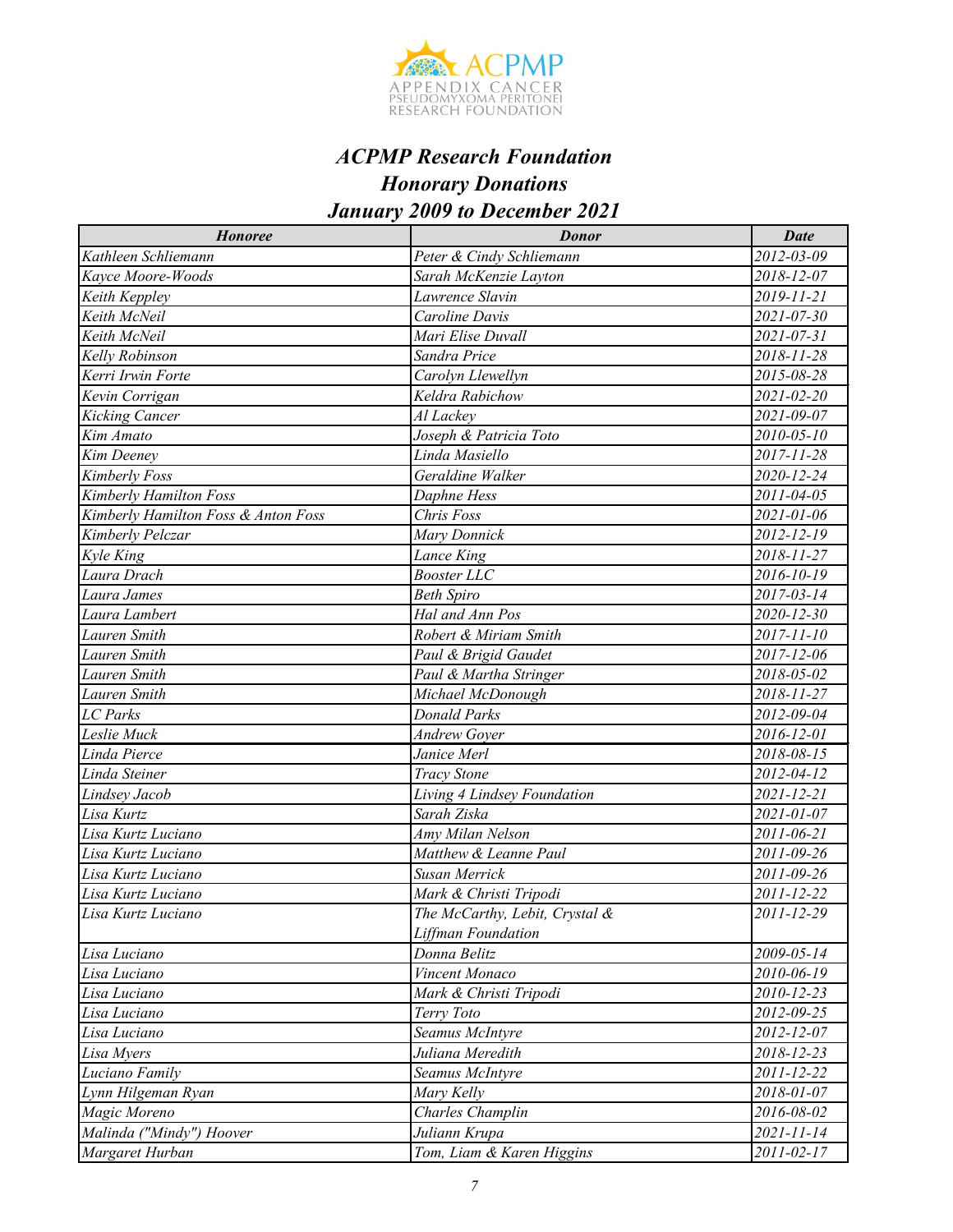

| <b>Honoree</b>    | <b>Donor</b>                      | <b>Date</b>      |
|-------------------|-----------------------------------|------------------|
| Marie A Whalen    | <b>Shelly Pagnotta</b>            | 2019-05-22       |
| Mark Monaghan     | Monica Swift                      | 2018-02-02       |
| Mark Monaghan     | <b>Christy Bowes</b>              | 2018-02-03       |
| Mark Monaghan     | <b>Bernadette Heelan</b>          | 2018-02-09       |
| Mark Restifo      | Sue Esker                         | 2018-11-13       |
| Martin Greenwood  | Scott Greenwood                   | 2020-10-08       |
| Mary Sparger      | Paulette Baker                    | 2011-08-08       |
| Mary Sparger      | Adrienne Butler                   | 2011-09-01       |
| Matt Wanat        | Alexandra Wanat                   | $2021 - 12 - 23$ |
| Matthew Berninger | Marci Valentine                   | 2020-09-14       |
| Maureen Barry     | Kathleen Conner                   | 2015-05-14       |
| Meghan Blomquist  | Karen Lis                         | 2020-01-04       |
| Meghan Blomquist  | <b>Beckett Schroeder</b>          | 2020-01-08       |
| Meghan Blomquist  | Suzanne Carlblom                  | 2020-12-01       |
| Meghan Blomquist  | Darin Sullwold                    | 2021-10-06       |
| Meghan Blomquist  | Michael Broeker                   | 2021-11-26       |
| Mel Kurtz         | John & Maureen Wain               | 2014-06-27       |
| Melva Ritchie     | Katherine Ritchie                 | 2021-12-25       |
| Michael Dvorsky   | Joseph & Serena Onofrey           | 2009-02-17       |
| Michael Dvorsky   | Peter & Cindy Holway              | 2009-02-17       |
| Michael Dvorsky   | Fred & Carol Billman              | 2009-02-18       |
| Michael Dvorsky   | Alan & Jeanne Grabowski           | 2009-02-19       |
| Michael Dvorsky   | Robert Onofrey                    | 2009-04-02       |
| Michael Dvorsky   | Alan & Jeanne Grabowski           | 2009-05-04       |
| Michael Dvorsky   | Richard & Cheryl Baker            | 2009-05-06       |
| Michael Dvorsky   | David & Dawn Jardini              | $2009 - 09 - 22$ |
| Michael Dvorsky   | Richard & Machaela Pietrusza      | 2009-11-16       |
| Michael Dvorsky   | Frank & Kim Dvorsky               | 2009-12-30       |
| Michael Dvorsky   | Ann Averback                      | 2010-09-03       |
| Michael Dvorsky   | <b>Eddy Guarascio</b>             | 2010-09-03       |
| Michael Dvorsky   | Melvin & Sharon Pirchesky         | 2010-09-03       |
| Michael Dvorsky   | Paul Feldman                      | 2010-09-03       |
| Michael Dvorsky   | Robert Grados                     | 2010-09-03       |
| Michael Dvorskv   | Fred & Carol Billman              | 2010-09-04       |
| Michael Dvorsky   | Elliot & Beth Davis               | 2010-09-07       |
| Michael Dvorsky   | Houston Harbaugh PC               | 2010-09-07       |
| Michael Dvorsky   | Peter & Cindy Holway              | 2010-09-07       |
| Michael Dvorsky   | John Farrell                      | 2010-09-08       |
| Michael Dvorsky   | Joseph Onofrey                    | 2010-09-10       |
| Michael Dvorsky   | Michael & Karen Stewart           | 2010-09-10       |
| Michael Dvorsky   | Ernest & Carol Vallozzi           | 2010-09-14       |
| Michael Dvorsky   | Jeffrey & Sharon Marks            | 2010-09-14       |
| Michael Dvorsky   | R.H. Milikowsky Family Foundation | 2010-09-16       |
| Michael Dvorsky   | Kurt & Gail Karanovich            | 2010-09-18       |
| Michael Dvorsky   | Lori Iezzi                        | 2010-09-18       |
| Michael Dvorsky   | Anne Ringham                      | 2010-09-20       |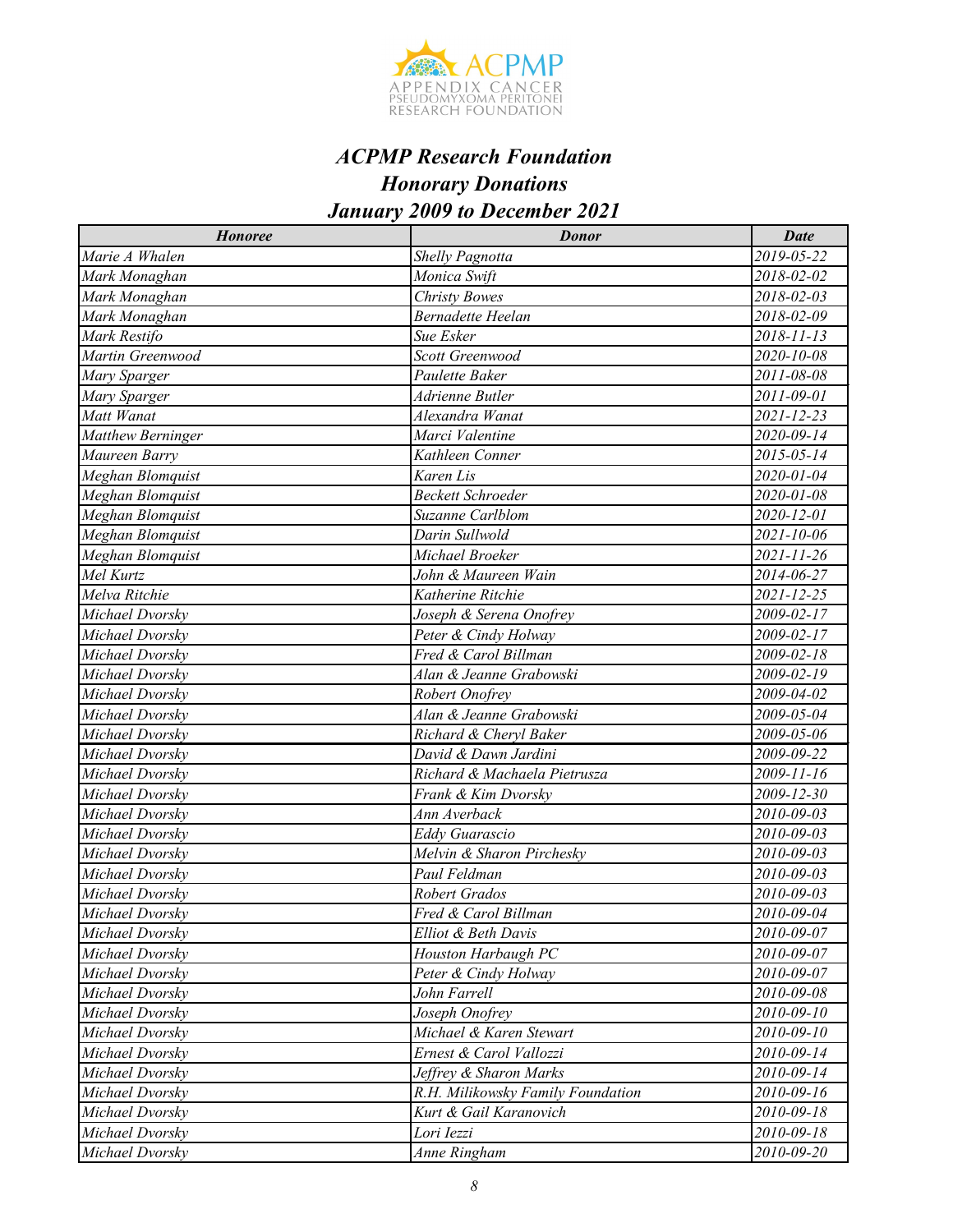

| <b>Honoree</b>           | <b>Donor</b>                         | <b>Date</b>      |
|--------------------------|--------------------------------------|------------------|
| Michael Dvorsky          | George & Kevin Katchur               | 2010-09-20       |
| Michael Dvorskv          | Robert & Lynne Jack                  | 2010-09-20       |
| Michael Dvorsky          | Alan & Jeanne Grabowski              | 2010-09-25       |
| Michael Dvorsky          | Charles & Geraldine Cleaveland       | 2010-09-25       |
| Michael Dvorsky          | Thomas & Wanda Damico                | 2010-09-26       |
| Michael Dvorsky          | Ann Yarosik                          | 2010-10-07       |
| Michael Dvorsky          | Richard & Cheryl Baker               | 2010-10-11       |
| Michael Dvorsky          | William & Alycia Iski                | 2010-10-11       |
| Michael Dvorsky          | Debbie Simpson                       | 2010-10-12       |
| Michael Dvorsky          | Frank & Kim Dvorsky                  | 2010-11-02       |
| Michael Dvorsky          | Linda Brooks                         | 2010-11-02       |
| Michael Dvorsky          | Tressa Snoke                         | 2010-11-02       |
| Michael Dvorsky          | Mark & Dani Womack                   | 2010-11-08       |
| Michael Dvorsky          | Richard & Machaela Pietrusza         | 2010-11-08       |
| Michael Dvorsky          | George & Sally Caric                 | 2010-11-12       |
| Michael Dvorsky          | Marsha Savarese                      | $2010 - 11 - 16$ |
| Michael Dvorskv          | Jula Kinnaird                        | 2010-12-10       |
| Michael Dvorskv          | Eddy Guarascio                       | 2011-10-24       |
| Michael Dvorsky          | Debbie Simpson                       | 2011-11-02       |
| Michael Dvorsky          | Jeanne Grabowski                     | 2011-11-03       |
| Michael Dvorsky          | <b>Preferred Restoration Company</b> | 2011-11-07       |
| Michael Dvorsky          | Antoinette Croyder                   | 2011-11-10       |
| Michael Dvorsky          | Joseph & Serena Onofrey              | 2011-11-16       |
| Michael Dvorsky          | John & Barbara Mantini               | 2011-11-17       |
| Michael Dvorskv          | Ann Yarosik                          | 2011-12-02       |
| Michael Dvorsky          | Nicole Grados                        | 2011-12-12       |
| Michael Dvorskv          | Anne Ringham                         | 2011-12-13       |
| Michael Dvorsky          | Jeanne Grabowski                     | 2011-12-19       |
| Michael Dvorsky          | Bernard Matthews, Jr.                | 2012-03-04       |
| Michael Dvorsky          | Tressa Snoke                         | 2012-07-03       |
| Michael Dvorsky          | Kathleen Stewart                     | 2012-07-26       |
| Michael Dvorsky          | Shilo Rea                            | 2012-07-26       |
| Michael Dvorskv          | <b>Brienne Albert</b>                | 2012-07-28       |
| Michael Jacobs           | David Aronica                        | 2020-12-14       |
| Michael Liguori          | Robert Neukirchner                   | 2017-12-18       |
| Michael Liguori          | Laura Parfrey                        | 2020-09-18       |
| Michael Liquori          | Thomas Nunn                          | 2015-10-10       |
| Michael McKee            | Veena Samuels                        | 2020-03-11       |
| Michael Stewart          | Tammy Stewart                        | 2014-08-17       |
| Michael Stewart          | James & Lillian Stewart              | 2014-08-25       |
| Michelle Lewis           | Kirsten Blum                         | 2016-12-24       |
| Michelle Mulder & Family | Liz Gross                            | 2021-12-22       |
| Mike & Diana Price       | Therese Surges                       | 2015-01-02       |
| Mike Arellano            | Valentina Duran                      | 2018-11-26       |
| Mike Liguori             | <b>Bob Neukirchner</b>               | 2016-12-27       |
| Mike Liguori             | Robert & Jodi Neukirchner            | 2018-12-26       |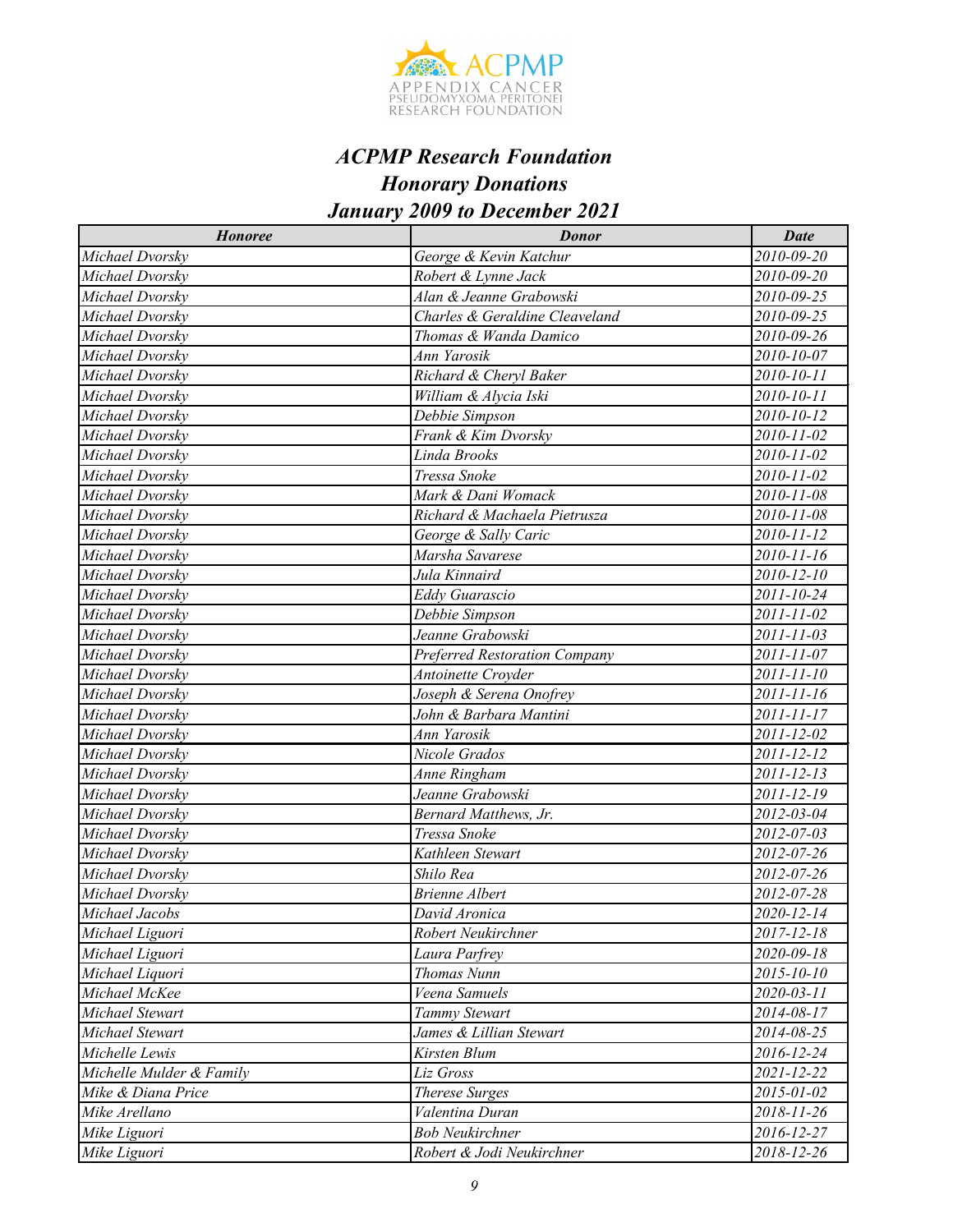

| <b>Honoree</b>              | <b>Donor</b>                | <b>Date</b>      |
|-----------------------------|-----------------------------|------------------|
| Mike Liguori                | Nancy Sarafin               | 2019-10-06       |
| Mimi Hackley                | Paul Mikelevicius           | 2016-12-28       |
| Miryam Jannol               | Julie Levine                | 2011-04-21       |
| Nancy Hooper                | Barbara Purkey              | 2019-11-25       |
| Neil Correa                 | Kevin Graves                | 2009-11-15       |
| Nicki Lee                   | Stacey Johnson              | 2012-05-25       |
| Norma Hayden                | Kimberly Hayden             | 2020-12-26       |
| Pat & Amy Mahoney           | Michael Mahonev             | 2012-12-17       |
| Patrice Heelan-Monaghan     | Charlene Monaghan           | 2018-02-02       |
| Paul Sugarbaker             | Sandra Williams             | 2020-12-29       |
| Peter Torrebiarte           | Michelle Millsom            | 2018-09-24       |
| Peter Torrebiarte           | Katherine McKinley          | 2018-10-06       |
| Peter Torrebiarte           | Michael Leslie              | 2018-10-12       |
| Peter Torrebiarte           | Mary-Sheila Leese           | 2018-10-13       |
| Peter Torrebiarte           | Wendy Feiner                | 2018-10-16       |
| Peter Torrebiarte           | Megan Russel                | 2018-10-18       |
| Peter Torrebiarte           | Barbara Talvitie            | 2018-10-19       |
| Peter Torrebiarte           | Cara Gady                   | 2018-10-19       |
| Peter Torrebiarte           | Nadine Strong               | 2018-10-19       |
| Peter Torrebiarte           | Rajiv Srinath               | 2018-10-19       |
| Peter Torrebiarte           | Andrew Pelosi               | 2018-10-20       |
| Peter Torrebiarte           | Roshen & Cate Menon         | 2018-10-20       |
| Rachel Olmanson             | Angela McGowan-Kirsch       | 2021-11-22       |
| <b>Rachel Pulling</b>       | Susan Cohen                 | 2016-12-17       |
| <b>Rachel Pulling</b>       | William Cohen               | 2017-12-16       |
| Rachel Pulling              | William & Susan Cohen       | 2018-12-16       |
| <b>Rachel Pulling</b>       | Susan Cohen                 | 2019-12-03       |
| <b>Rachel Pulling</b>       | Susan Cohen                 | 2020-12-01       |
| <b>Rachel Pulling</b>       | Susan Cohen                 | 2021-12-11       |
| Randall Allen               | Fielder Murphy              | 2020-10-27       |
| Renee                       | Sonja Seymour               | 2017-11-28       |
| Rich Boozell                | Joel Remigio                | 2018-12-27       |
| Richard Boozell             | Patricia Langford           | 2017-02-04       |
| Robert & Cynthia DiGeronimo | Greg & Carol Godec          | 2010-12-22       |
| Robert & Cynthia DiGeronimo | Carol Godec                 | 2011-12-21       |
| Robert Artrip               | Jean Artrip                 | 2011-02-02       |
| Robert Conley               | Carmen Conley               | 2020-12-19       |
| Robert D'Avino              | Louise Davino               | 7/22/2019        |
| Robert Martin               | Cheryl Martin               | 2021-08-17       |
| Rowie Daly                  | Kaitlin Clarke              | 2018-12-02       |
| Roy Onofrey                 | Michael Dvorsky             | $2009 - 05 - 13$ |
| Russell Tweedy              | Bruce Rhoades & Katie Smith | 2017-06-01       |
| Ruth A. Moltz               | Emily Manschot              | 2021-12-01       |
| Ruth A. Moltz               | Cynthia Bray                | 2021-12-01       |
| Sammie Whittenburg          | Richard Whittenburg         | 2021-03-26       |
| Sandra Khudhair             | Sara khudhair               | 2020-01-07       |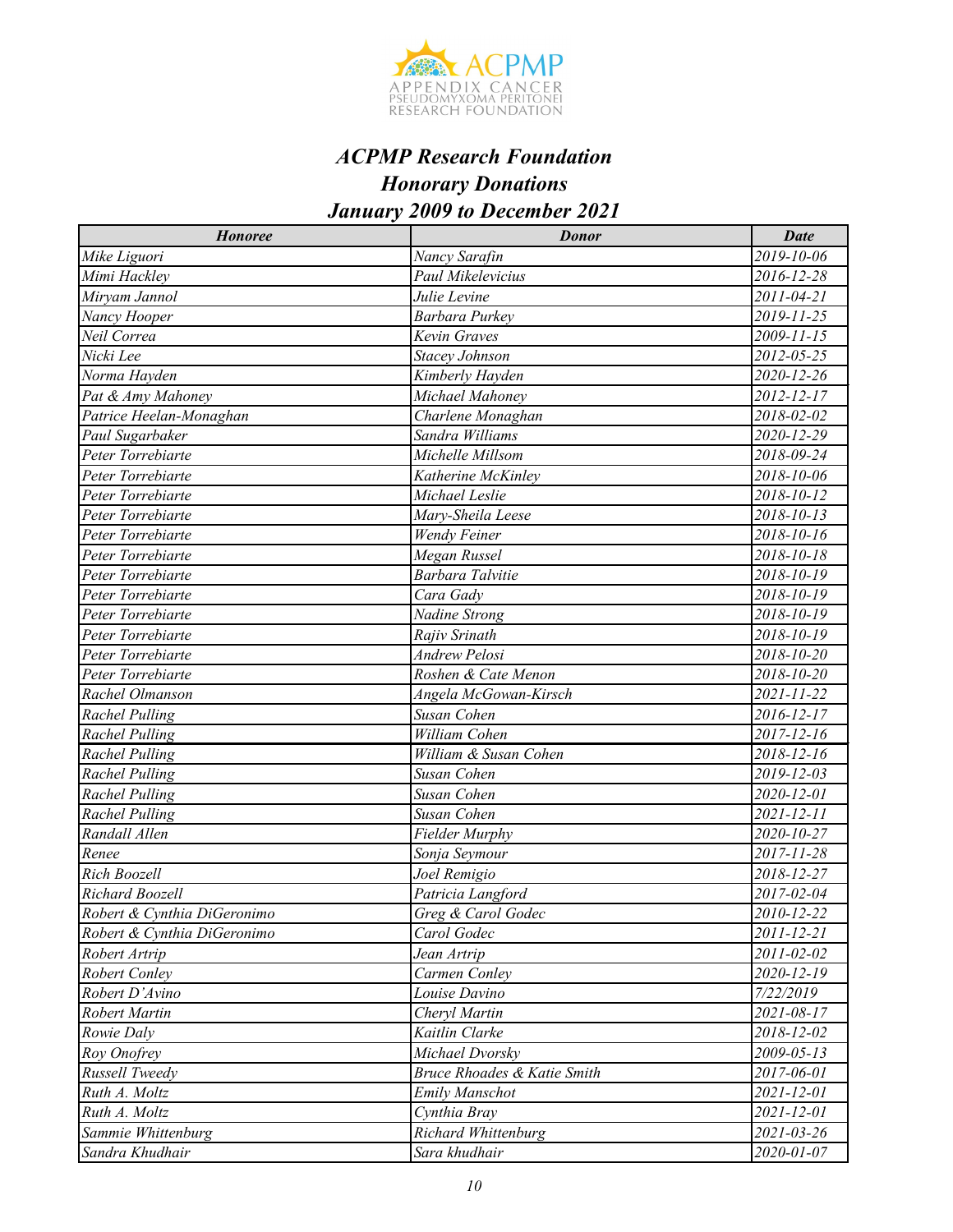

| <b>Honoree</b>              | <b>Donor</b>                       | <b>Date</b>      |
|-----------------------------|------------------------------------|------------------|
| Sandy Melkersmen            | Central Methodist University       | 2013-11-06       |
| Sarah Chilcoat              | Constance Getz                     | 2020-01-22       |
| Sarah Hildebrandt           | Erich Hildebrandt                  | 2018-06-25       |
| Sarah Hill                  | Jay Collins                        | 2017-12-18       |
| <b>Sarah Stone</b>          | USS Essex Chief Petty Officer Mess | 2016-10-05       |
| Sarah Tietje                | Jay and Alyce Collins              | 2020-02-02       |
| Sarah Tietje                | Jay and Alyce Collins              | 2020-09-30       |
| Sarah Till                  | Jay Collins                        | 2021-06-05       |
| Scott Montgomery            | Alden Snow                         | $2015 - 10 - 16$ |
| Seymour & Susan Moskowitz   | Len & Debbie Benjamin              | 2017-11-26       |
| Shaina Stein & Paul Palumbo | Susan Grant                        | 2015-05-13       |
| <b>Sharon Bellock</b>       | Isabel Barabicho                   | 2018-12-13       |
| <b>Sharon Perry Delaney</b> | Maurice Greene                     | 8/14/2019        |
| Soroosh Davani              | Linda Butler                       | 2010-05-07       |
| <b>Stacey Toenjes</b>       | Dona Toenjes                       | 2020-12-29       |
| Steve & Jeannie Yancy       | <b>Therese Surges</b>              | 2018-10-13       |
| Steve & Jeannie Yancy       | Jessica Fichtner                   | 2018-12-04       |
| <b>Steve Fikar</b>          | Dee Iacopelli                      | 2021-06-02       |
| Sue Armstrong               | Lewis Armstrong                    | 2018-11-27       |
| Summer, Dan & Hayes Kurtter | Jenna Karras                       | 2018-12-11       |
| Suzanne Roth                | Kristine Jennings                  | 2016-08-12       |
| Tammy Albright              | Maria Sliwinski                    | 2021-02-28       |
| Tammy Albright              | Rita Harshe                        | 2021-03-29       |
| Terrance A. Lippert         | Dean Kwiatkowski                   | 2019-02-20       |
| Terry Lippert               | Allison Schieferle Uhlenbrock      | 2015-01-20       |
| Terry Lippert               | Tera Lippert                       | 2015-07-20       |
| Terry Lippert               | Michael & Tera Peplow              | 2018-11-27       |
| The Cain Family             | Zaahir Syed                        | 2019-03-26       |
| The Nebbia Family           | Joseph & Diane Richerts            | 2018-07-17       |
| Thomas J. Koslovsky         | Mary Koslovsky                     | $2021 - 05 - 25$ |
| Thomas Kurtz                | Jeffrey & Mary Moore               | 2009-12-23       |
| Thomas McLaughlin           | Meridith Heck                      | 2017-12-25       |
| Tiffani Thomforde           | Sarah Ashley                       | 2012-06-11       |
| Tim Kelly                   | Amy Kelly                          | 2021-11-09       |
| Tim Shaughnessy             | Glenn Briscoe                      | 2018-03-17       |
| Trisha Kurtz Spata          | <b>DANIEL SCHOMER</b>              | 2021-04-30       |
| Trisha Spata                | <b>Bill &amp; Donna Mowers</b>     | 2017-12-05       |
| Trisha Spata                | Harry Steindler                    | 2019-07-11       |
| Ulrich Krahenbuhl           | Suzanne Krahenbuhl                 | 2012-02-10       |
| Valerie Collins             | Wendy Heller-Stein                 | 2011-05-23       |
| Vinny Montagna              | Andrew Silvagni                    | 2015-06-17       |
| Vivian Brown                | American Airlines Group            | 2017-08-21       |
| Vivian Brown                | Kent Abbott                        | 2017-08-24       |
| Wende Keyes                 | Mr. & Mrs. John Giesler            | 2018-11-08       |
| <b>Wendy Forbes</b>         | Tim Sherwood                       | 2020-10-31       |
| <b>Wendy Forbes</b>         | Tim Sherwood                       | 2020-10-31       |